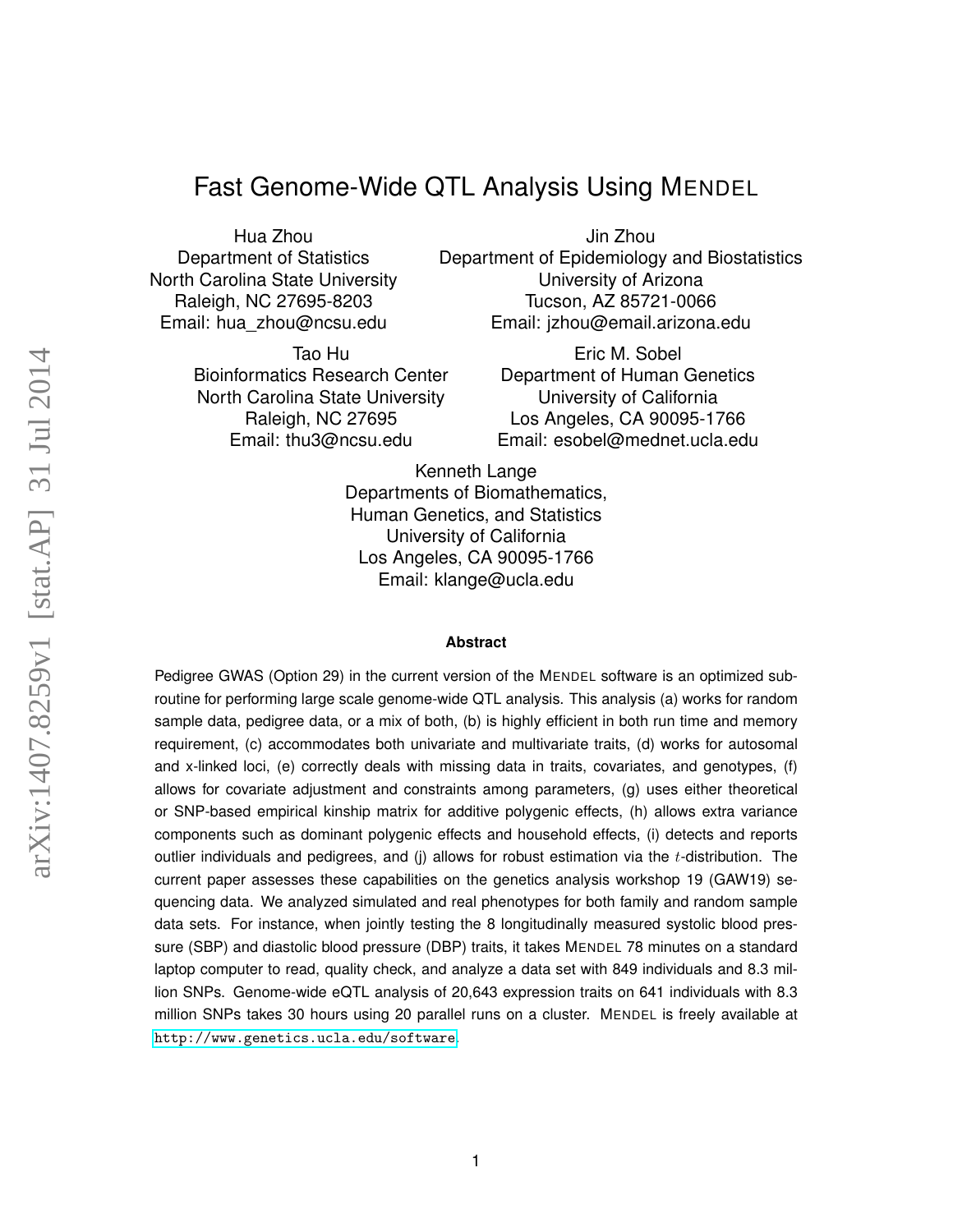# **1 Background**

The classical variance component model has been a powerful tool for mapping quantitative trait loci (QTL) in pedigrees. Polygenic effects are effectively modeled by introducing an additive genetic variance component operating on the kinship coefficient matrix. With unknown or dubious pedigree structure, global kinship coefficients can be accurately estimated from dense markers using either the genetic relationship matrix (GRM) or the method of moments. In GWAS (genome-wide association studies), the two alleles of a SNP (single nucleotide polymorphism) shift trait means and can be tested as a fixed effect. However, fitting a variance component model is computationally challenging, especially when it has to be done for a large number of markers. In the newly released version of the MENDEL software [\(Lange et al., 2013\)](#page-7-0), Option 29 implements an ultra-fast score test for pedigree GWAS. Score tests require no additional iteration under the alternative model. Only SNPs with the most promising score-test p-values are further subject to likelihood ratio testing (LRT), thus achieving a good compromise between speed and power for large scale QTL analysis. In this paper, we demonstrate the capabilities of MENDEL on the genetic analysis workshop 19 (GAW19) sequencing data.

### **2 Methods**

QTL association mapping typically invokes the multivariate normal distribution to model the observed  $T$ -variate trait  $\bm{Y} \in \mathbb{R}^{n \times T}$  over a pedigree of  $n$  individuals. The standard model [\(Lange, 2002\)](#page-7-1) collects the means of the responses  $\text{vec}(Y)$  into a vector  $\nu$  and the corresponding covariances into a matrix  $\Sigma$  and represents the loglikelihood of a pedigree as

$$
L = -\frac{1}{2}\ln \det \mathbf{\Sigma} - \frac{1}{2}[\text{vec}(\mathbf{Y}) - \boldsymbol{\nu}]^{t} \mathbf{\Sigma}^{-1}[\text{vec}(\mathbf{Y}) - \boldsymbol{\nu}],
$$

where the covariance matrix is typically parametrized as  $\Sigma = 2\Sigma_a \otimes \Phi + \Sigma_d \otimes \Delta_7 + \Sigma_h \otimes H + \Sigma_e \otimes I$ . Here  $\Phi$  is the global kinship matrix capturing additive polygenic effects, and  $\Delta_7$  is a condensed identity coefficient matrix capturing dominance genetic effects. For  $\Phi$ , MENDEL can use (a) the theoretical kinship matrix from provided pedigree structures, (b) SNP-based estimates for the kinship of pairs of people within each pedigree, or (c) SNP-based estimates for the entire global kinship matrix ignoring pedigree information. To estimate kinship coefficients from dense SNP data, MENDEL employs either the genetic relationship matrix (GRM) or the method of moments [\(Day-Williams et al., 2011;](#page-7-2) [Lange et al., 2014\)](#page-7-3). The household effect matrix  $H$  has entries  $h_{ij} = 1$  if individuals i and j are in the same household and 0 otherwise. Individual environmental contributions and trait measurement errors are incorporated via the identity matrix  $I$ . QTL fixed effects are captured through the mean component  $\nu = A\beta$  for some predictor matrix A and vector of regression coefficients  $\beta$ . To test a SNP against a T-variate trait, A is augmented with  $T$  extra columns holding the allele counts at the SNP, and the corresponding regression coefficients are jointly tested for association [\(Lange et al.,](#page-7-4) [2005\)](#page-7-4). For longitudinal measurements of covariates such as smoke, age and BPMed, we may either assume time varying effect sizes or constrain their effect sizes at different time points to be the same.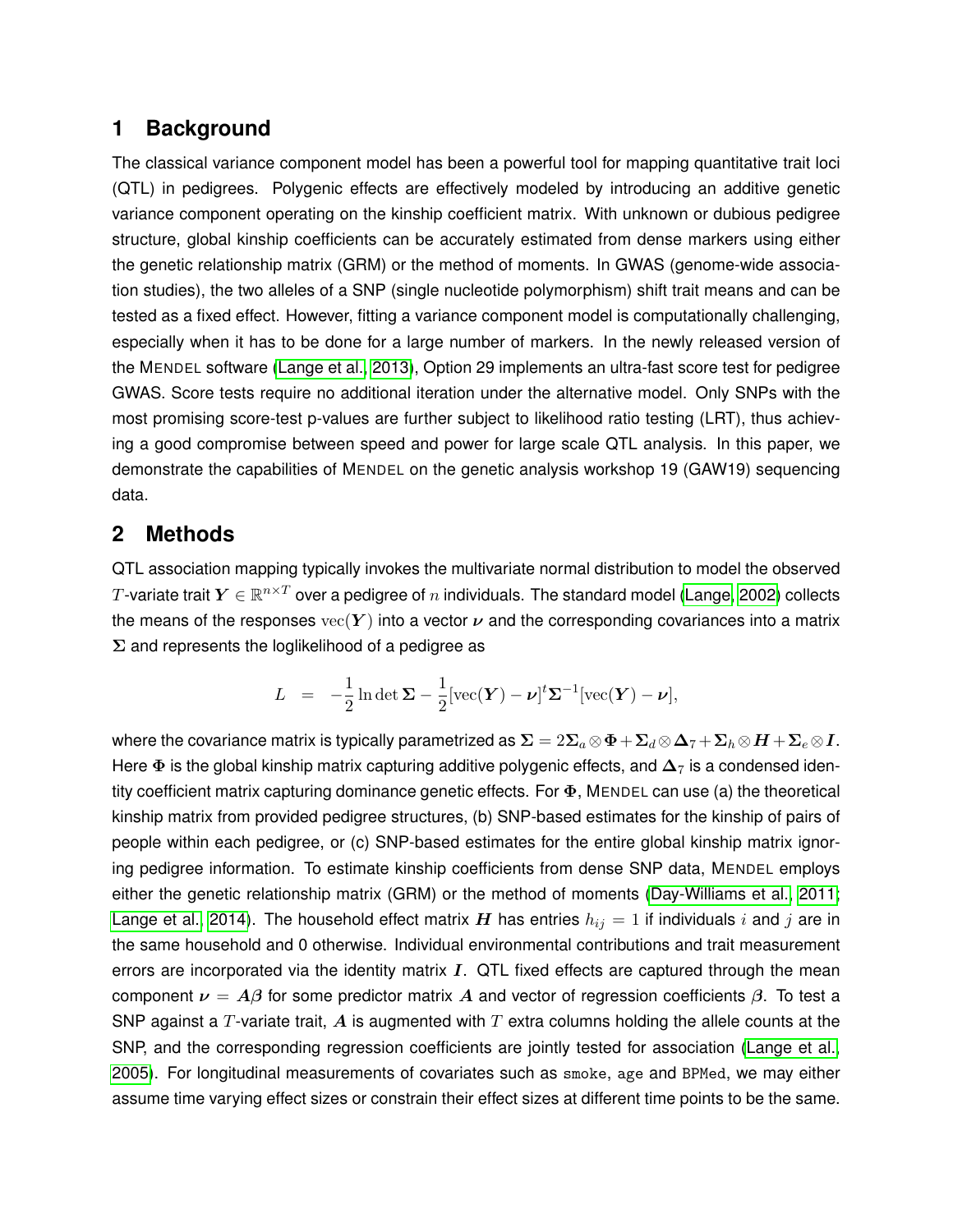|            |        | $(DBP_1, DBP_2, DBP_3)$ |        |               | $(SBP_1, SBP_2, SBP_3)$ |        |               | Q1            |
|------------|--------|-------------------------|--------|---------------|-------------------------|--------|---------------|---------------|
| <b>SNP</b> | MAF    | $\beta_\mathsf{DBP}$    | %Var   | Power         | $\beta$ SBP             | %Var   | Power         | Size          |
| 3-47913455 | 0.0049 | $-5.4633$               | 0.0036 | $0.05 + 0.02$ | $-8.7001$               | 0.0044 | $0.06 + 0.02$ | $0.06 + 0.02$ |
| 3-47956424 | 0.3777 | $-1.4951$               | 0.0117 | $0.35 + 0.03$ | $-2.3810$               | 0.0143 | $0.42 + 0.03$ | $0.03 + 0.01$ |
| 3-47957741 | 0.0016 | $-5.0841$               | 0.0024 | $0.04 + 0.01$ | $-8.0964$               | 0.0030 | $0.06 + 0.02$ | $0.06 + 0.02$ |
| 3-47957996 | 0.0301 | $-4.6435$               | 0.0122 | $0.82 + 0.03$ | $-7.3946$               | 0.0149 | $0.89 + 0.02$ | $0.05 + 0.01$ |
| 3-48040283 | 0.0318 | $-6.2235$               | 0.0229 | $0.84 + 0.03$ | $-9.9107$               | 0.0278 | $0.89 + 0.02$ | $0.05 + 0.01$ |
| 3-48040284 | 0.0131 | $-6.9531$               | 0.0091 | $0.47 + 0.04$ | $-11.0726$              | 0.0111 | $0.56 + 0.06$ | $0.04 + 0.01$ |

<span id="page-2-2"></span>Table 1: Empirical power for testing trivariate DBP and SBP traits and empirical type I error for testing the univariate Q1, based on simulation data in files SIMPHEN.1–SIMPHEN.200.

The latter tactic leads to a more parsimonious and interpretable model and can be easily enforced by setting appropriate parameter constraints in MENDEL's control file, which lists the user's choice of model parameters. In MENDEL, SNPs with the most impressive score test p-values (top 10 by default) are further tested by the more accurate, but slower, likelihood ratio method, thus achieving a good compromise between speed and power for large-scale QTL analysis. We refer readers to our companion manuscript [\(Zhou et al., 2014\)](#page-7-5) for more model and implementation details.

# **3 Results for Family Data**

Our analyses are based on the genotype calls for 959 individuals (464 directly sequenced and the rest imputed) provided in the chrX-geno.csv.gz files. Section [3.1](#page-2-0) is a size and power study of the simulated traits in all 200 replicates (SIMPHEN.1-200). Section [3.2](#page-2-1) is the whole genome QTL analysis for the real, systolic (SBP) and diastolic (DBP) blood pressure traits.

### <span id="page-2-0"></span>**3.1 Size and power study using simulated traits (SIMPHEN.1–200)**

The power to detect the six functional variants in the MAP4 gene on chromosome 3 are evaluated from the 200 simulation replicates of the trivariate traits SBP and DBP. Type I errors are evaluated from the univariate Q1 trait, which does not involve a major gene. Our analysis includes covariates sex, age, BPMed, Smoke, and their pairwise interactions, and uses the theoretical kinship matrix as the additive polygenic variance component. We constrain the covariate effects to be equal across 3 time points. Table [1](#page-2-2) shows that the type I error is well controlled. Not surprisingly the power for detecting the two rare functional variants 3-47913455 and 3-47957741 is extremely low.

### <span id="page-2-1"></span> $\textbf{3.2} \quad \textbf{QTL}$  analysis of the real, 8-variate phenotype (DBP $_i, \textbf{SBP}_i, i=1,2,3,4$ )

SBPs and DBPs measured at 4 time points are available for 1389 members from 20 extended families. The largest family contains 107 individuals; the smallest, 27. Genotypes at 8,348,674 SNPs were available on 959 of the individuals. We analyzed all SNPs and pedigrees together for the 8 variate trait (SBP $_i, {\sf DBP}_i, i=1, 2, 3, 4).$  Our model includes covariates sex, age, BPMed, Smoke, and their pairwise interactions and we constrain the covariate effects to be equal across 4 time points. The log-likelihoods of the null model (no SNPs included) using the theoretical kinship, GRM within pedigrees, or GRM across all individuals are -11675.95, -11696.90, and -11698.71 respectively, indicating that the provided pedigree information captures additive genetic effects adequately. The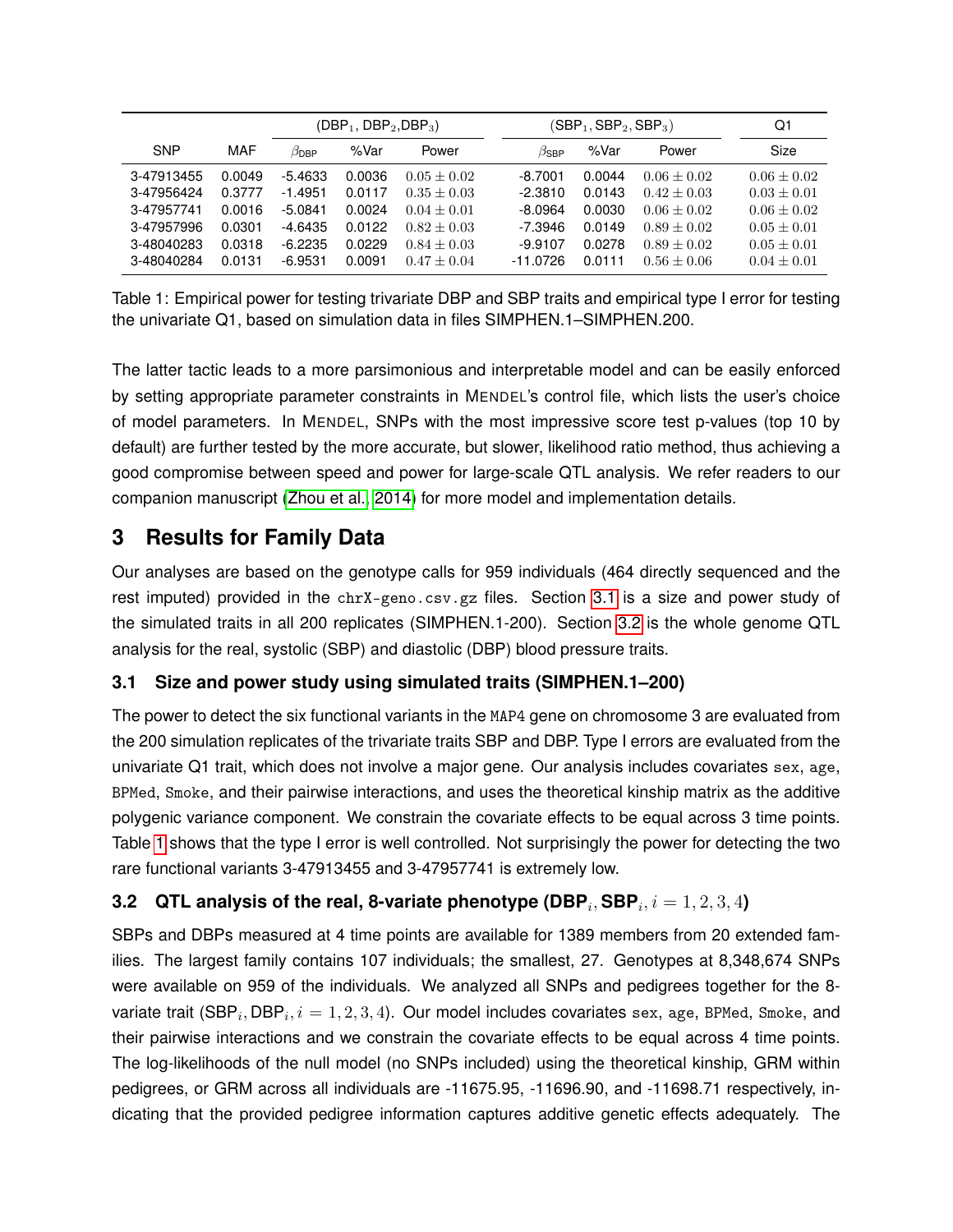results summarized below use the theoretical kinship matrix.

To read in all the data and run standard quality control (QC) procedures took just under 5 minutes. QC excluded 10,603 SNPs and 110 individuals based on genotyping success rates below 98%. The remaining 8,338,071 SNPs and 849 individuals are analyzed. The subsequent ped-GWAS analysis ran in 73 minutes for all results reported in Table [2.](#page-4-0) Because we excluded rare SNPs with low minor allele frequencies ( $< 0.03$ ) across 849 individuals, p-values were calculated for only 3,084,046 SNPs. Accordingly the genome-wide significance threshold is  $1.62 \times 10^{-8}$  or 7.79 on the  $\log_{10}$  scale; the threshold for a false discovery rate (FDR) of 0.05 is  $4.19 \times 10^{-8}$  or 7.38 on the  $\log_{10}$  scale.

Estimates for environmental effects and their interactions under the null model (no SNPs included) are listed in the top panel of Table [2.](#page-4-0) The middle panel displays the Manhattan and QQ plots. The genomic inflation factor of 1.023 indicates no systematic bias. One SNP passes the Bonferroni corrected genome-wide significance level, and three SNPs pass the FDR 0.05 threshold. They are listed in the bottom panel of Table [2.](#page-4-0) SNP 1-142617328 has a Hardy-Weinberg equilibrium (in founders) p-value less than  $10^{-22}$ , indicating possible genotyping error. The remaining two significant SNPs occur at 118,783,424 and 118,767,564 base pairs, respectively, on chromosome 11. Both show a MAF of 0.02778 in 413 founders. Since their MAFs in all 849 individuals are higher than 0.03, they were not removed in the filtering stage.

#### **3.3 Genome-wide eQTL analysis of 20,634 expression traits**

Genome-wide measures of 20,634 gene expression levels in peripheral blood mononuclear cells (PBMCs) from the first study examination are provided for 643 individuals in the family data. The formidable task of exhaustive eQTL analysis (20,634 expressions vs 8,338,071 SNPs) can be easily managed using MENDEL. We submitted 20 parallel jobs to a cluster and finished the complete analysis in about 30 hours.

In all eQTL runs, SNPs and individuals with genotyping success rate  $\leq 0.98$  are excluded from analysis. Rare variants with MAF  $\leq 0.01$  in all individuals are also excluded. This leaves 641 individuals and 4,199,714 SNPs. The theoretical kinship matrix is used for the additive polygenic variance component. Our analysis includes covariates sex, age, BPMed, Smoke, and their pairwise interactions. Initialization takes about 5 minutes; the subsequent genome-wide QTL mapping of each expression trait takes about 1 to 2 minutes. The left panel of Figure [1](#page-5-0) displays a histogram of genomic inflation factors from 20,634 genome-wide QTL analyses. They are well-concentrated around 1 and indicate no or little systematic bias. The right panel shows the top hits that satisfy a set of stringent criteria listed in the figure caption. Note that the whole eQTL significance level is set at  $0.05/20634/4199714 = 5.77 \times 10^{-13}.$ 

### **4 Results for Unrelated Data**

A second data set consists of exome sequence calls, blood pressure phenotypes at a single time point, and simulated phenotypes on a large set of unrelated individuals. Like the family data set, these individuals are Mexican Americans; however, they were independently ascertained and do not overlap with the family data set.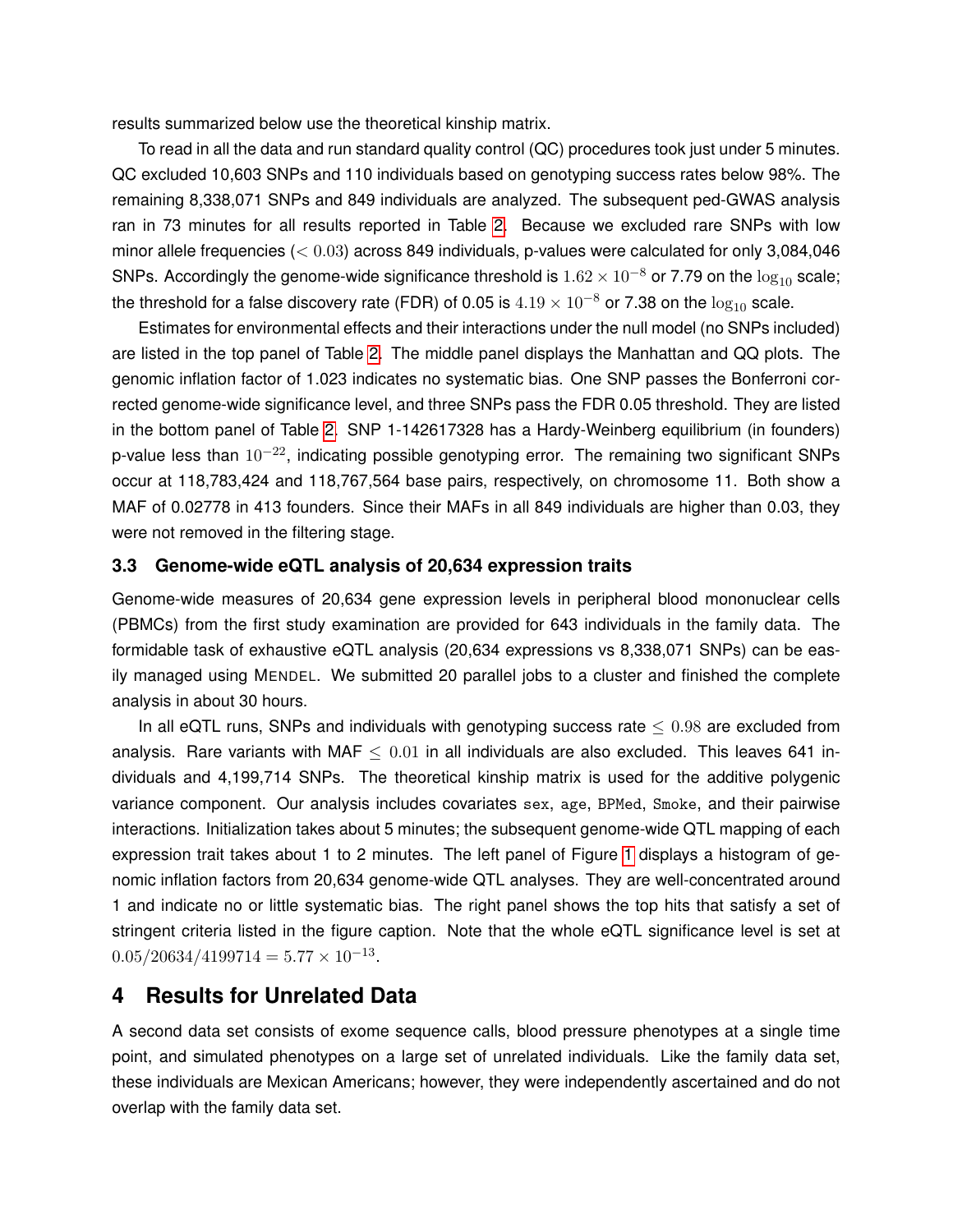| Mean effects                                         | $SBP_1$ , $SBP_2$ , $SBP_3$ , $SBP_4$ , | $DBP_1$ , $DBP_2$ , $DBP_3$ , $DBP_4$ |
|------------------------------------------------------|-----------------------------------------|---------------------------------------|
| $\beta_\mathsf{Sex}$                                 | 10.21                                   | 4.24                                  |
| $\beta_{\mathsf{Age}_i}$                             | 0.32                                    | 0.02                                  |
| $\beta_{\mathsf{BPMed}_i}$                           | 3.11                                    | 10.07                                 |
| $\beta$ Smoke <sub>i</sub>                           | 1.53                                    | 1.84                                  |
| $\beta$ Sex <sub>i</sub> × BPMed <sub>i</sub>        | $-3.20$                                 | $-1.84$                               |
| $\beta$ Sex $_i \times$ Smoke $_i$                   | 0.30                                    | $-0.73$                               |
| $\beta$ Sex $_i\times$ Age $_i$                      | 0.41                                    | 0.14                                  |
| $\beta$ BPMed, $\times$ Smoke,                       | 3.83                                    | 2.43                                  |
| $\beta$ BPMed <sub>i</sub> $\times$ Age <sub>i</sub> | 0.01                                    | $-0.35$                               |
| $\beta$ Smoke $_i\times$ Age $_i$                    | $-0.06$                                 | $-0.06$                               |



<span id="page-4-0"></span>Table 2: Multivariate QTL analysis of the real, 8-variate trait (SBP $_{i},$  DBP $_{i},$   $i=1,2,3,4)$  from the family data with 849 individuals and 3.1 million SNPs (after filtering). Top: estimated mean effects under the null model (no SNPs included) using the theoretical kinship matrix for the additive polygenic variance component. Middle: Manhattan plot (left) and QQ plot (right). The horizontal line represents the genome-wide significance level. Bottom: Three SNPs that pass the FDR 0.05 threshold. The top SNP, 11-118783424, also passes the genome-wide significance level. The total run time on a laptop with an Intel Core i7 2.6 GHz CPU and 16 GB RAM is **78 minutes**.

#### **4.1 Size and power study using simulated traits (SIMPHEN.1–200)**

200 simulation replicates of the trait SBPs and DBP are provided. However, GAW19 organizers did not distribute the exact simulation details, except stating that "The set of causal variants is somewhat different since this is exome data rather than the full sequence data that was provided last time, and so not all of the GAW18 variants, regulatory ones in particular, are present in the new dataset." This precludes a precise size and power study.

For ease of comparison, we test the same 6 variants displayed in Table [1](#page-2-2) (for family data) against the bivariate trait (SBP,DBP) for all 200 simulation replicates and report the rejection rates in Table [3.](#page-5-1)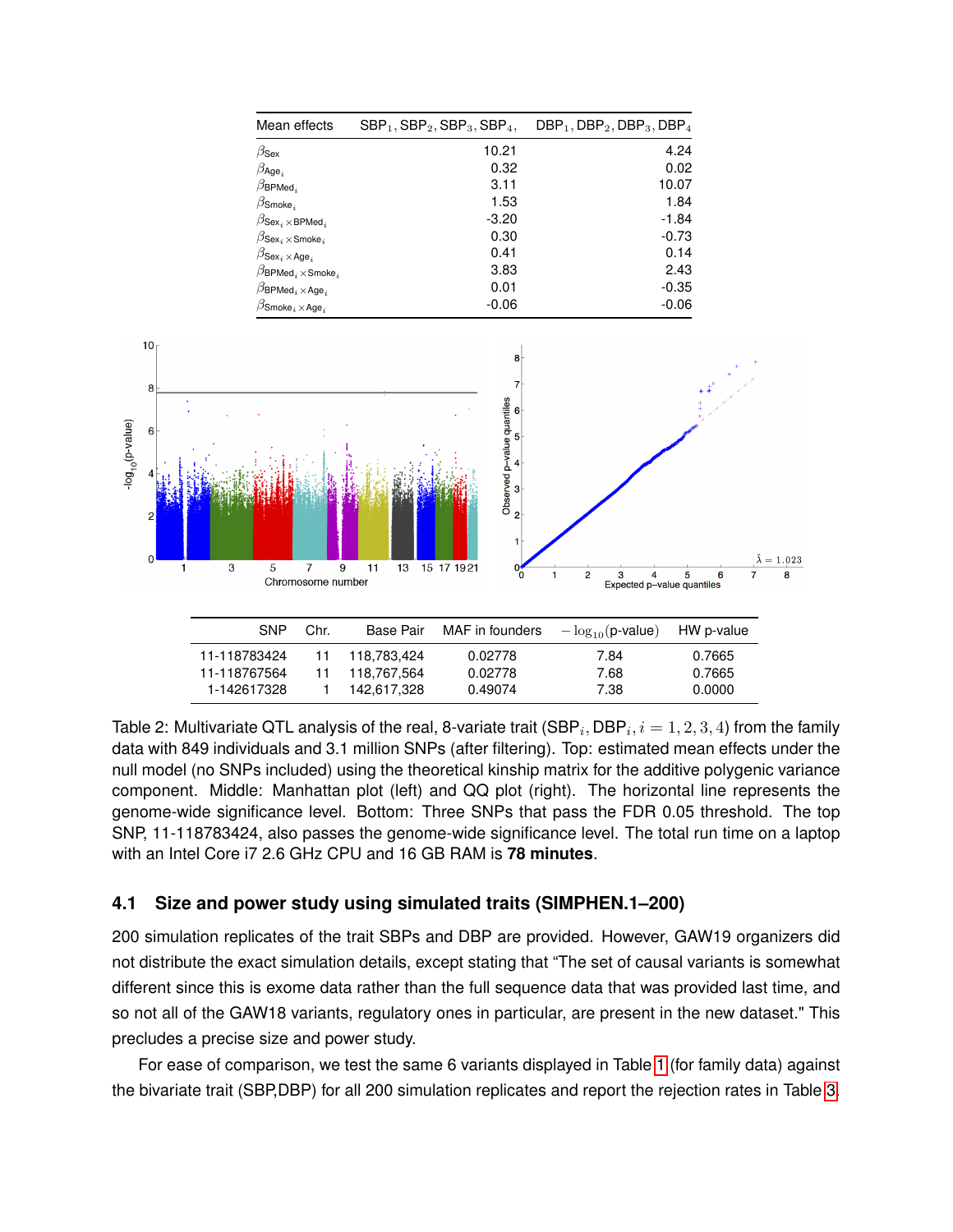

<span id="page-5-0"></span>Figure 1: Summary of the eQTL analysis. Left: Histogram of the genomic inflation factors  $\lambda_{GC}$ . Right: Top expression-SNP hits from the eQTL analysis. Each dot represents an expression-SNP association that satisfies: genomic inflation factor  $\lambda_{GC}$  < 1.1, p-value < 5.77 × 10<sup>-13</sup>, SNP Hardy-Weinberg test (in founders) p-value  $>10^{-8}$ , SNP MAF in 641 individuals  $>0.01$ , and the expression probe is annotated in the EXPR\_MAP.csv file. Dot size and color vary according to their p-values on the  $log_{10}$  scale. Total run time (20,634 expressions vs 8,338,071 SNPs) on a cluster with 20 parallel jobs is about **30 hours**.

In the model we include covariates sex, age, BPMed, Smoke, and their pairwise interactions and use the SNP-based genetic relation matrix for modeling additive polygenic inheritance.

### **4.2 QTL analysis of the real, bivariate phenotypes (DBP and SBP)**

The phenotypes SBP and DBP measured at the first examination are available for 1943 unrelated American Mexicans. We analyzed all SNPs and bivariate traits (SBP, DBP). To read in all the data and run standard QC procedures took 1 minute and 16 seconds. QC excluded 10,191 SNPs and 93 individuals based on genotyping success rates below 98%. The remaining 1,701,575 SNPs and 1,850 individuals are analyzed. The subsequent ped-GWAS analysis ran in 37 minutes and 5 sec-

| SNP Name in Family Data | SNP Name in Unrelated Data | <b>MAF</b> in Unrelated Data | <b>Rejection Rate</b> |
|-------------------------|----------------------------|------------------------------|-----------------------|
| 3-47913455              | not found                  |                              |                       |
| 3-47956424              | rs1137524                  | 0.3435                       | 1.00(0.00)            |
| 3-47957741              | rs138046751                | 0.0005                       | 0.09(0.02)            |
| 3-47957996              | rs2230169                  | 0.0229                       | 1.00(0.00)            |
| 3-48040283              | rs11711953                 | 0.0281                       | 1.00(0.00)            |
| 3-48040284              | var 3 48040284             | 0.0070                       | 0.12(0.02)            |

<span id="page-5-1"></span>Table 3: Empirical rejection rates (standard errors in parenthesis) for testing 5 variants in the MAP4 gene against the bivariate (SBP,DBP) trait, based on simulation data in files SIMPHEN.1- SIMPHEN.200 for 1943 unrelated individuals. The first two columns contrast the SNP names of the same variants in the family and unrelated data respectively.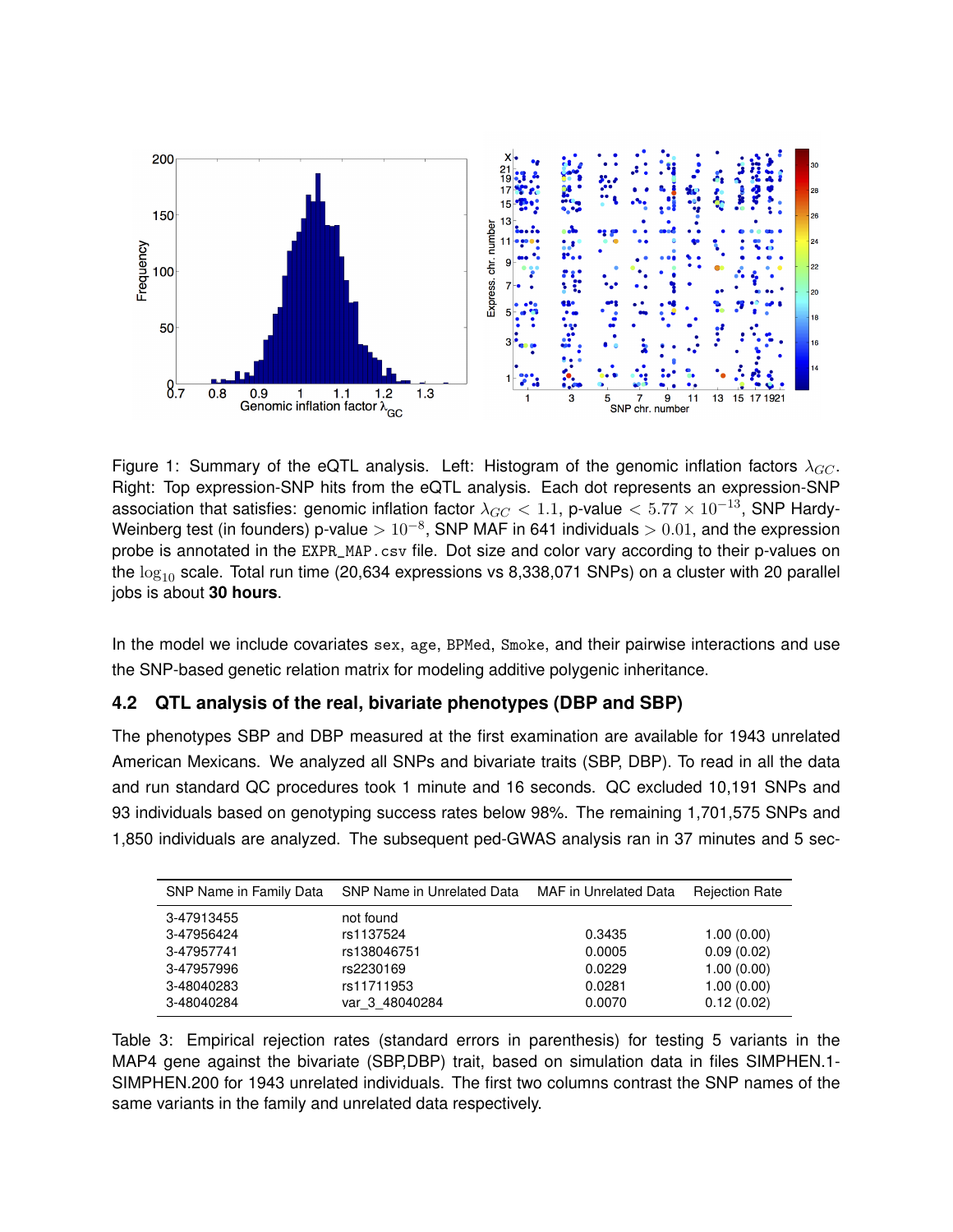onds and included all of the results plotted in Table [4.](#page-6-0) Since we exclude rare variants with MAF  $\leq$  0.01 in all individuals, p-values were calculated for 52,314 SNPs. Accordingly, the genome-wide significance threshold is  $9.56 \times 10^{-7}$  or 6.02 on the  $\log_{10}$  scale.

Estimated environmental effects and their interactions and variance components under the null model (no SNPs included) are listed in the top panel of Table [4.](#page-6-0) The bottom panel displays the Manhattan and QQ plots. The genomic inflation factor of 1.001 indicates no systematic bias. No SNPs pass the genome-wide significance level or FDR 0.05 threshold.



<span id="page-6-0"></span>Table 4: QTL analysis of the real, bivariate (SBP, DBP) trait for 1850 unrelated individuals and 52,314 SNPs with MAF  $> 0.01$ . Top: Mean effects (standard errors in parenthesis) and variance components under the null model using GRM with all individuals. Bottom: Manhattan plot (left) and QQ plot (right). The horizontal line represents the genome-wide significance level; no SNPs pass this level. Total run time on a laptop with Intel Core i7 2.6 GHz CPU and 16 GB RAM is **39 minutes**.

## **5 Conclusions**

All analyses in this article use MENDEL v14.3, which is freely available at [www.genetics.ucla.edu/](www.genetics.ucla.edu/software) [software](www.genetics.ucla.edu/software). Pedigree GWAS (Option 29) in MENDEL proves to be an extremely efficient and versatile implementation for large-scale QTL analysis. Most competing programs ignore multivariate traits and outliers altogether. See [\(Zhou et al., 2014\)](#page-7-5) for a side-by-side comparison with the FAST-LMM program. Here we have emphasized MENDEL's flexibility in specifying the global kinship matrix, adjusting for confounding, and capturing interactions. These assets, plus its raw speed, make it an ideal environment for QTL mapping. MENDEL continues to mature, and geneticists are advised to